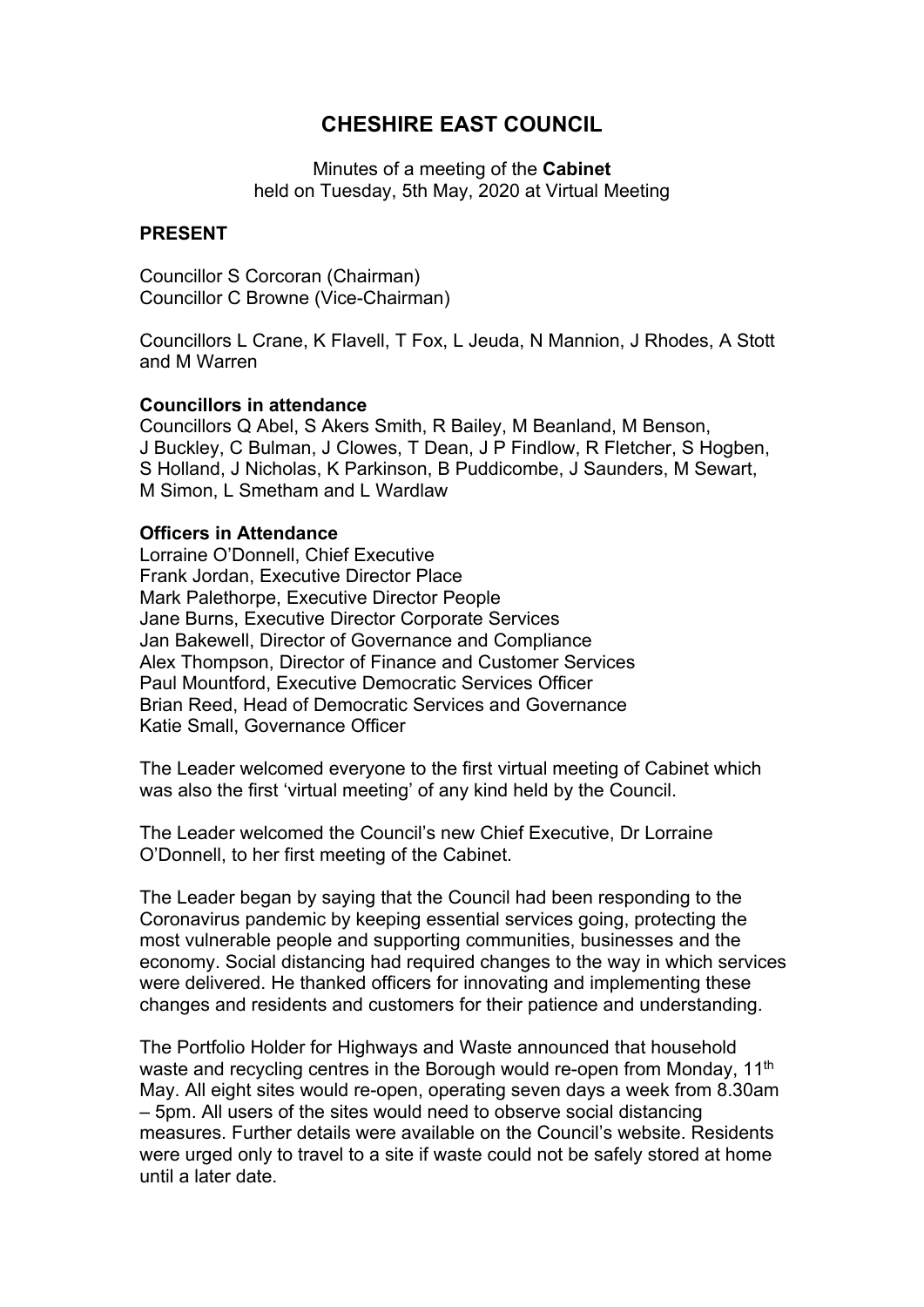The Deputy Leader outlined a number of measures by the Council to support businesses, work collaboratively with partners to channel community-based support, and provide food parcels for residents who were shielding from Covid-19.

The Deputy Leader also encouraged local residents and communities to participate in the VE Day commemoration on 8<sup>th</sup> May as best they could whilst observing social distancing requirements.

Finally, the Deputy Leader announced that with effect from 6<sup>th</sup> May, Councillor Q Abel would be stepping down as Deputy Cabinet Member for Environment but would be retaining his role as Environment Champion. Councillor J Nicholas would be appointed as a Deputy Cabinet Member providing crosscutting support for the Highways and Transport Portfolios.

# 122 **DECLARATIONS OF INTEREST**

Councillor B Puddicombe declared a non-pecuniary interest as a board member of Peaks and Plains Housing in relation to a report on the Procurement of a Housing Development Framework.

Councillor R Bailey declared a non-pecuniary interest as a partner in a farming business in relation to a report on the Cheshire East Carbon Action Plan.

## 123 **PUBLIC SPEAKING TIME/OPEN SESSION - VIRTUAL MEETINGS**

Richard Hamilton referred to the Elworth Hall Farm Phase 2 development, and S106 Agreement monies, which had been secured to provide a Toucan crossing. He said that this had been downgraded to a central reservation and questioned the legal authority/decision-making in support of the change. The Portfolio Holder for Children and Families agreed to provide a written response.

Sue Helliwell asked about the re-opening of waste sites. The Portfolio Holder for Highways and Waste referred to her announcement earlier in the meeting but agreed to provide a written response on whether rubble charges would be suspended.

Andrew Backhouse, referring to the Council's target of achieving zero carbon by 2025, asked what equally ambitions targets were to be set within the Environment Strategy and Carbon Action Plan in respect of energy efficiency of New Build, and for the Council Estate, public transport, restoration of peat bogs, and other sequestration. The Portfolio Holder for Environment and Regeneration replied that the Environment Strategy provided the policy framework within which more detailed actions and targets would be defined, particularly concerning new development and public transport. The Carbon Action Plan included detailed and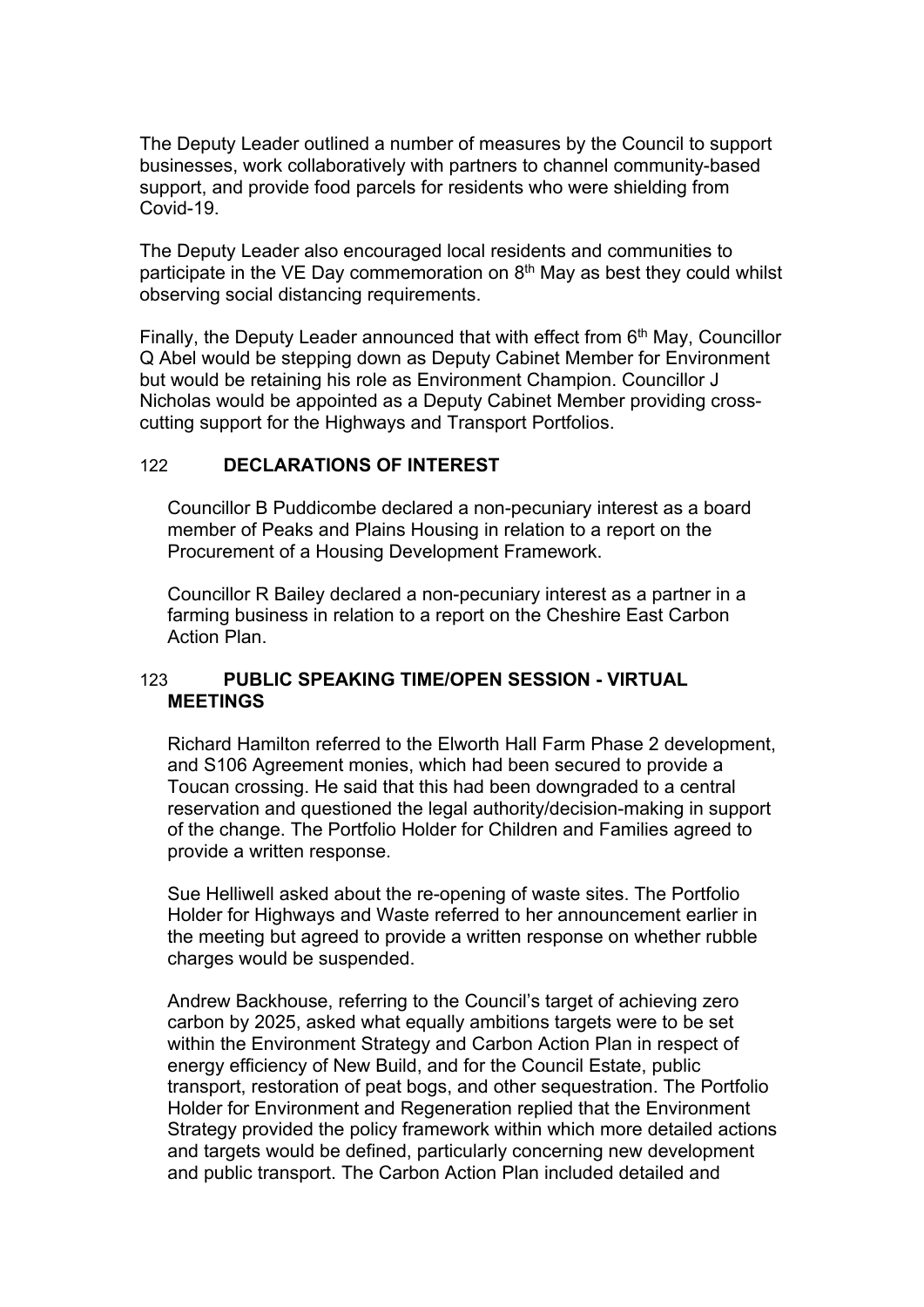ambitious targets for reducing carbon emissions from the Council's estate and fleet. It also set out ambitious targets for at least 130 ha of tree planting, peatland restoration or other natural sequestration solutions on Council-owned land.

Brian Silvester asked when the household waste and recycling site in Pyms Lane, Crewe would be re-opened as there had been evidence of fly tipping around the town. The Portfolio Holder for Highways and Waste referred to her announcement earlier in the meeting regarding the reopening of household waste and recycling centres and added that the incidence of fly tipping had not been too bad owing to the current restrictions on travel.

#### 124 **QUESTIONS TO CABINET MEMBERS - VIRTUAL MEETINGS**

Councillor B Puddicombe asked a question in relation to Item 13 on the agenda: Procurement of a Housing Development Framework, regarding the importance of the Council's role in promoting affordable housing delivery, especially in the aftermath of the Covid-19 crisis. The Portfolio Holder for Environment and Regeneration replied that the report aimed at improving the mix of affordable housing and tenure/type in the Borough.

Councillor S Akers Smith asked if the Council would consider certain measures to enable social distancing including wider pavements, temporary 20 mph speed limits and the provision of more cycle lanes. These could also be used as a trial towards more permanent changes. The Portfolio Holder for Highways and Waste agreed to consider the suggestion.

Councillor M Beanland asked what the Council would do to support the next stage of the Government's Covid-19 response: track and trace, which would be dependent upon local knowledge. The Leader undertook to provide a written response. Councillor Beanland also thanked the Deputy Leader for responding in writing to a question regarding the 391/392 bus route.

Councillor J Buckley asked about the policy relating to the shortage of burial spaces in Alsager. The Portfolio Holder for Public Health and Corporate Services agreed to provide a written response.

Councillor T Dean asked if consideration could be given to the re-opening of Tatton Park to pedestrians. The Portfolio Holder for Environment and Regeneration replied that this would be done as soon as it was safe to do so. He added that Covid-19 continued to be a serious public health matter, leading recently to an extension by Government of the 'lockdown' arrangements for a further three weeks. While the Council had kept its arrangements under review, the original reasons for closure to visitors of the 1000 acres of Tatton Park, remained valid. The Council would continue to respond to guidance, keeping the question of Tatton Park under review in the context of the wider risks posed by the pandemic.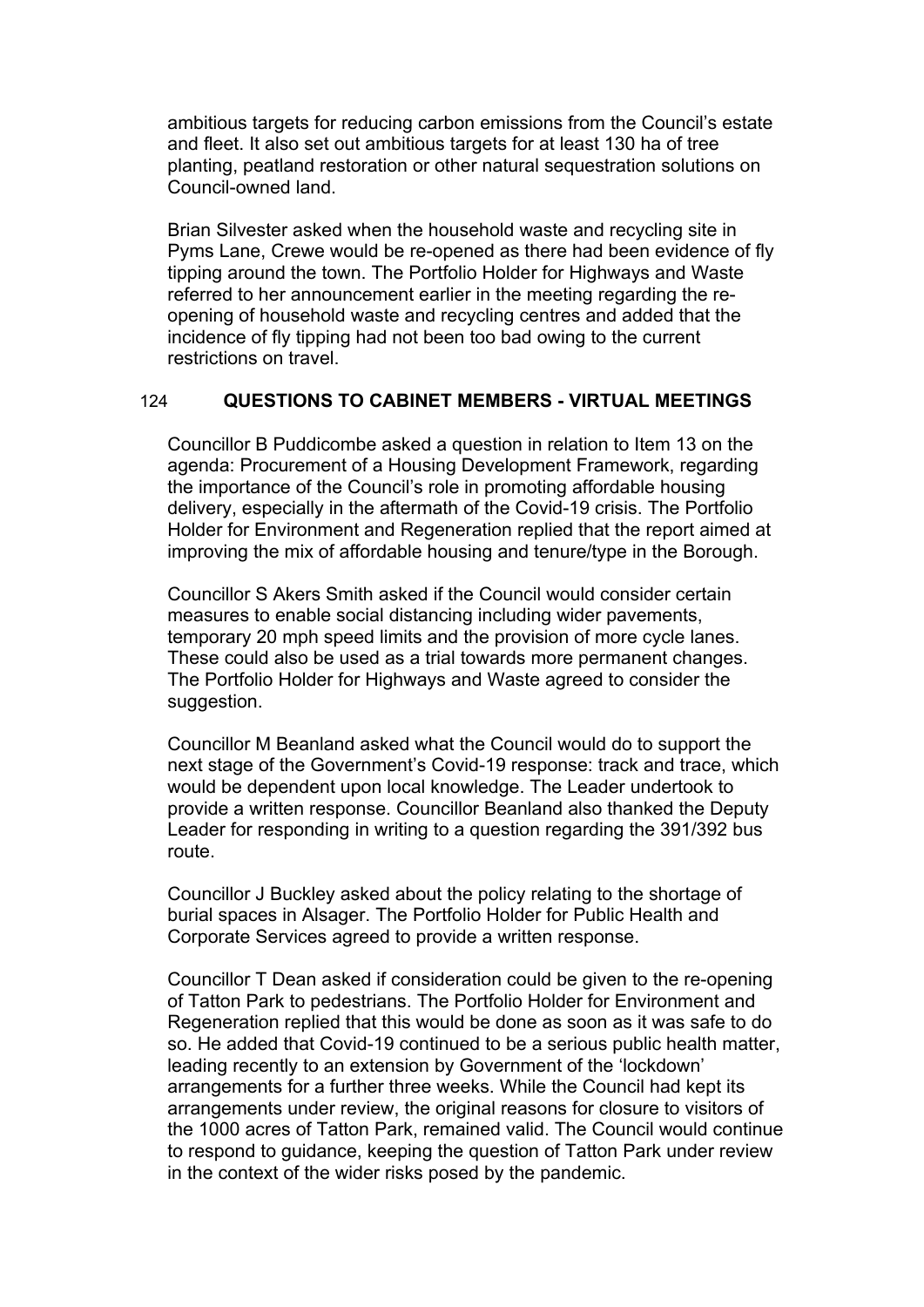Councillor M Sewart asked when the report on flooding in Poynton, Bollington and Kettleshulme would be released. The Portfolio Holder for Environment and Regeneration agreed to provide a written response.

Councillor M Simon asked if the Council would review its policy of not replacing trees removed from grass verges. The Portfolio Holder for Highways and Waste replied that she was reviewing the policy and was keen to replace as many trees as possible subject to considerations of safety and maintenance.

Councillor S Holland asked how the Council was considering the distribution of additional funding to Town and Parish Councils which had been allocated from Central Government. The Leader replied that the distribution of the funds was a matter for Cheshire East Council as the upper tier authority. The Council had not set up a scheme yet but was discussing the matter with ChALC.

Councillor R Bailey asked if the re-opening of the waste and recycling centres would take place across the whole of Cheshire at the same time, and how the public messaging would be handled. The Leader agreed to provide a written response as it would be necessary to discuss the matter with other councils.

Councillor J Saunders asked what plans there were to support care homes, both now and in the future, and when this would be communicated to care homes, residents of Cheshire East and members. The Portfolio Holder for Adult Social Care and Health replied that the Council had written to all care homes in the Borough, asking them for details of the additional expenditure they had incurred as a result of Covid-19. The Council had also offered to provide support where care homes experienced shortages of staff or personal protective equipment. The Portfolio Holder undertook to provide further details of the support currently being given to care homes following the Cabinet meeting, and agreed to provide a further written response in due course in relation to future support for care homes.

Councillor K Parkinson referred to the strategic consultation on HS2 and said that replies were awaited to queries from parish councils, and that ward members also needed to be informed about the proposals. The Deputy Leader agreed to provide a written response.

Councillor L Wardlaw commented that the re-opening of the waste and recycling centres in Cheshire East had been the subject of discussion on social media over the weekend, ahead of today's formal announcement by the Council. The Portfolio Holder for Highways and Waste confirmed that the Council had not released any information in advance of today's announcement and that any discussion of the matter on social media must have been speculation.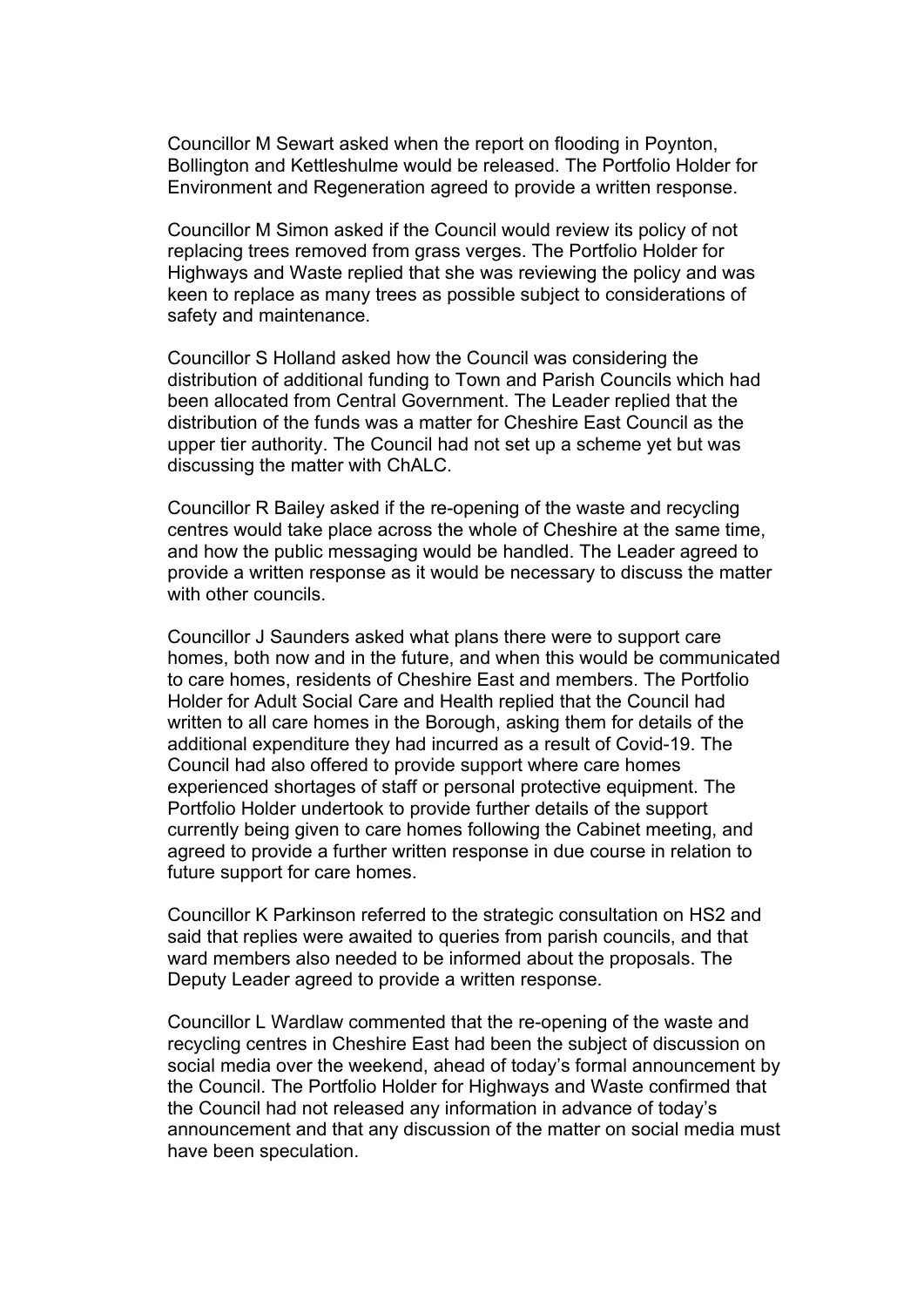#### 125 **MINUTES OF PREVIOUS MEETING**

#### **RESOLVED**

That the minutes of the meeting held on  $10<sup>th</sup>$  March 2020 be approved as a correct record.

#### 126 **WELL MANAGED HIGHWAYS INFRASTRUCTURE**

Cabinet considered a further report on well-managed highways infrastructure following the call-in of the Cabinet's previous decision and the consideration of the matter by the Environment and Regeneration Overview and Scrutiny Committee on 16<sup>th</sup> March 2020. The report outlined the recommendations of the Overview and Scrutiny Committee and responded to those recommendations.

The Chairman of the Environment and Regeneration Overview and Scrutiny Committee, Councillor J P Findlow, attended the meeting and reported the Committee's comments and recommendations.

## **RESOLVED**

That Cabinet

1. notes the advice of The Environment and Regeneration Overview and Scrutiny Committee in relation to well-managed highways as follows:

*That Cabinet be advised to:*

- *(1) To undertake a further round of streamlined consultation on the winter service element only as part of the annual review of the the Well Managed Highways Infrastructure annual review process;*
- *(2) That this annual review process be carried out through the Area Highways Groups, including the involvement of all Parish and Town Councils and relevant community/cycle groups as appropriate, with supporting information to be supplied to the AHG's in advance of the meetings and shared with all schools;*
- *(3) That a letter be sent to all schools within the Borough informing them of this additional round of consultation as part of the first annual review;*
- *(4) That all schools will be given an appropriate amount of time to respond to the consultation as part of the first annual review. (to be discussed with the Portfolio Holder to take into consideration the current public health issues and school holidays)*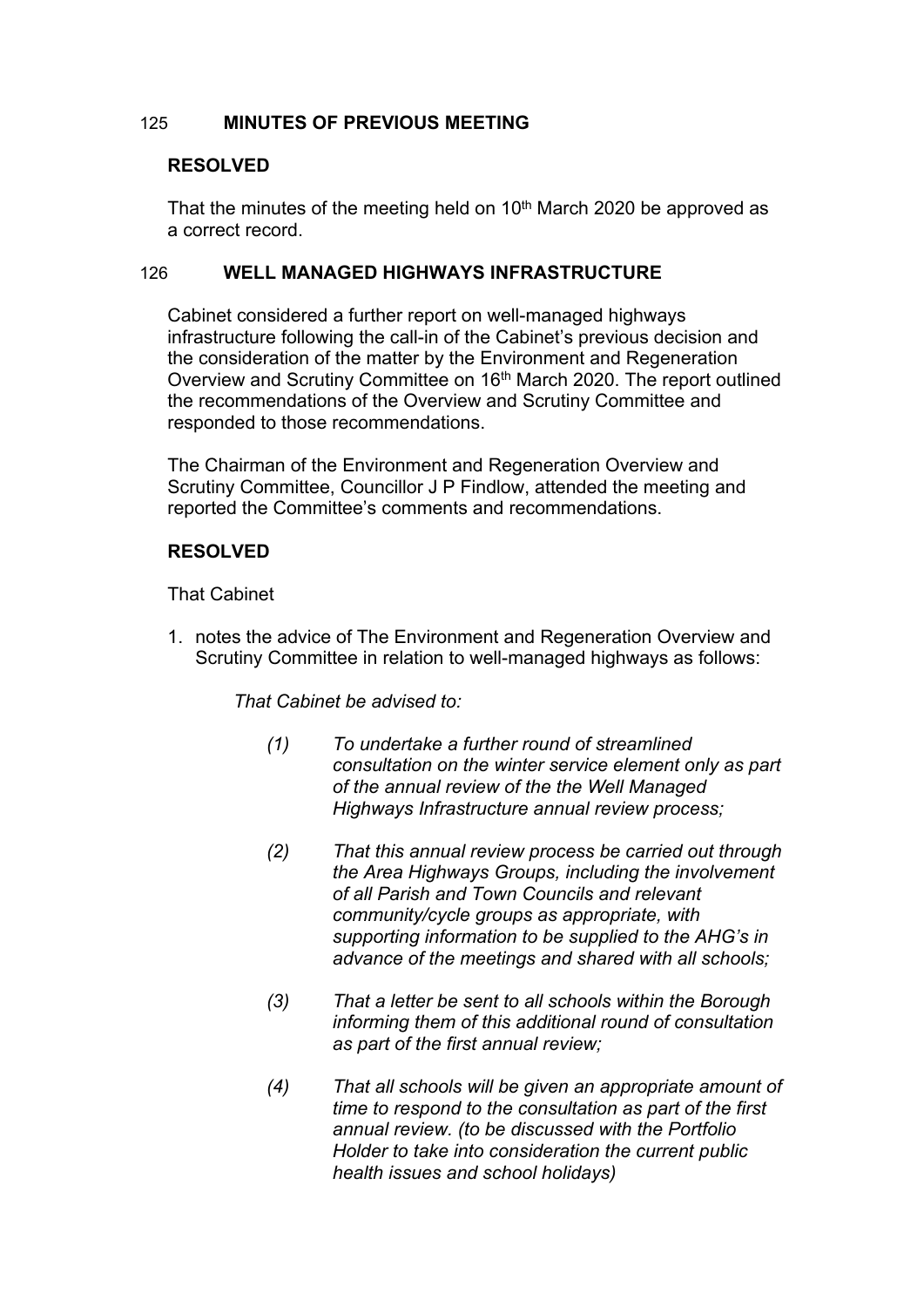*It should be noted that the above recommendations are taken directly from the EROSC minutes*

2. agrees to put appropriate measures in place which enable this advice to be incorporated into the implementation and review plans for wellmanaged highway infrastructure.

#### 127 **ENVIRONMENT STRATEGY**

Cabinet considered a report summarising and responding to public consultation on the draft Environment Strategy. The report also considered and responded to the following Notice of Motion proposed by Councillor Q Abel at Council on 19th December 2019 and referred to Cabinet for consideration:

*Cheshire East Council as part of our commitment to the environment and mitigation of climate change require development of whatever size to incorporate best practice (e.g. passive house) to reduce energy requirements and provide a non-carbon footprint for heating and cooking. Ideally ground source heat pump or equivalents and induction hobs.*

*Further, the Council to lobby Government to bring the legal requirement forward to the earliest possible date to achieve zero carbon for all new development and conversions.*

Councillor Abel spoke on the matter as mover of the motion.

A report on the draft Environment Strategy had been considered by the Environment and Regeneration Overview and Scrutiny Committee on 16th March 2020. The Chairman of the Committee, Councillor J P Findlow, reported the Committee's comments and recommendations.

The Portfolio Holder for Environment and Regeneration advised that the fifth strategic goal of the Strategy, as set out on page 61 of the agenda, should read: 'Increase Sustainable Transport and *Active* Travel'.

## **RESOLVED**

- 1. approves the draft Environment Strategy, following public consultation, as outlined at appendix One;
- 2. authorises the Portfolio Holder for Environment and Regeneration to make any further revisions to the strategy;
- 3. supports the spirit of the motion by Cllr Abel, encouraging and looking favourably upon development proposals that include measures to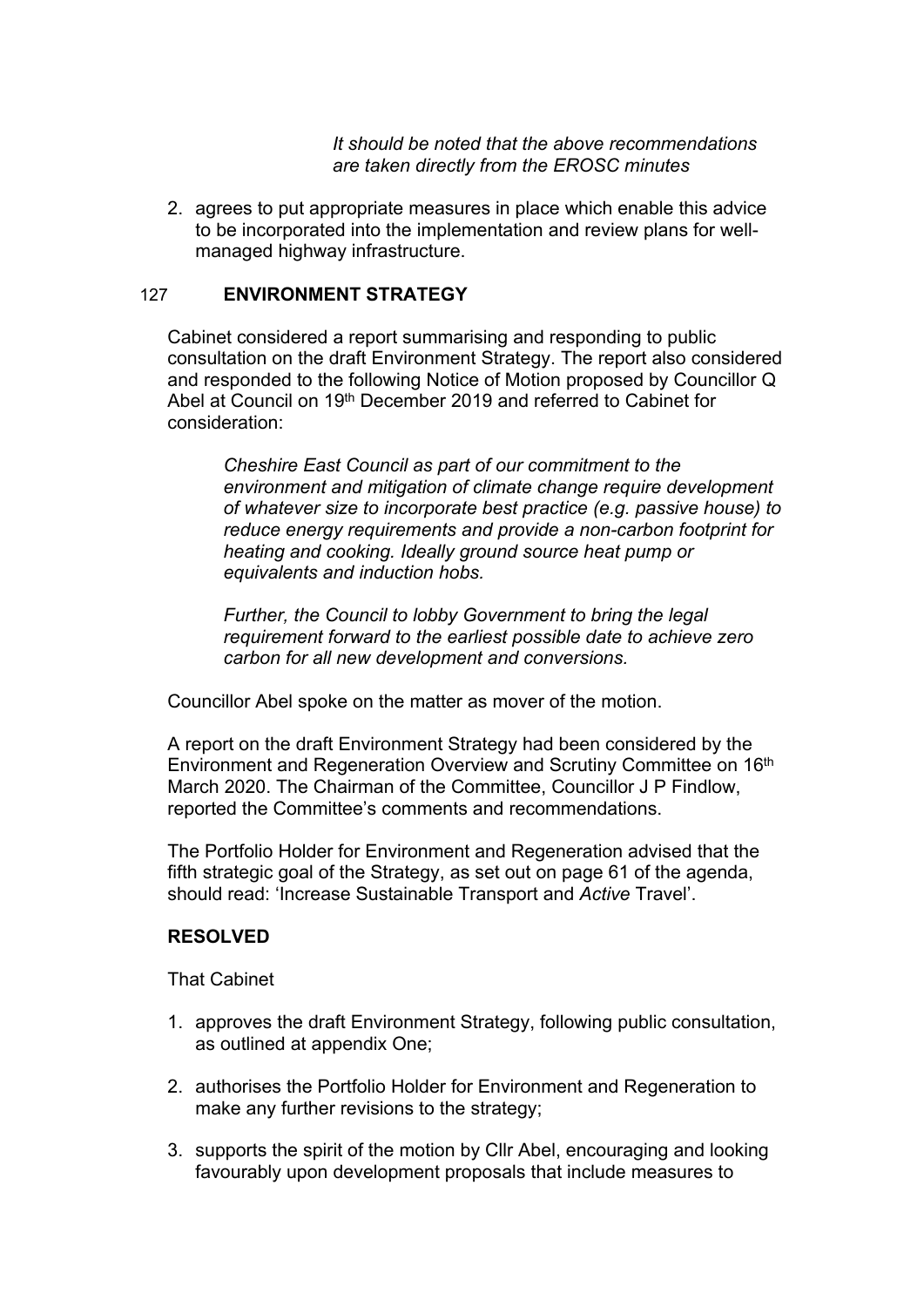reduce carbon emissions and mitigate climate change, but acknowledge that in the context of current planning policy cannot require best practice; and

4. agrees that the Council writes to the Secretary of State for the Ministry of Housing, Communities and Local Government advocating that the changes to energy efficiency standards within the Building Regulations, as set out in the Future Homes Standard, requiring new build homes to meet world-leading levels of energy efficiency, be brought forward to the earliest possible date.

## 128 **CHESHIRE EAST CARBON ACTION PLAN**

Cabinet considered a report on the Cheshire East Carbon Action Plan which committee the Council to be carbon neutral by 2025 and to work to encourage businesses, residents and organisations in Cheshire East to reduce their carbon footprint by reducing energy consumption and promoting healthy lifestyles. The Action Plan set out how the Council would achieve carbon neutrality by 2025 and influence emission reduction across the Borough.

A report on the Carbon Action Plan had been considered by the Environment and Regeneration Overview and Scrutiny Committee on 16th March 2020. The Chairman of the Committee, Councillor J P Findlow, reported the Committee's comments and recommendations.

# **RESOLVED**

- 1. approves the Carbon Action Plan as outlined at Appendix 1 to the report; and
- 2. delegates authority to the Head of Environmental Services to take all necessary actions to implement the Carbon Action Plan, including:
	- (a) embedding carbon accounting into the business planning and investment processes;
	- (b) reducing carbon from buildings by adopting the Building Research Establishment Environmental Assessment Method (BREEAM) 'Excellent' or equivalent standard for new buildings and aiming for the highest BREEAM standard achievable for refurbished Council buildings;
	- (c) reducing carbon from council vehicles through the use of ultra-low carbon vehicles wherever possible;
	- (d) continuing to seek opportunities to develop sustainable energy production across the Borough;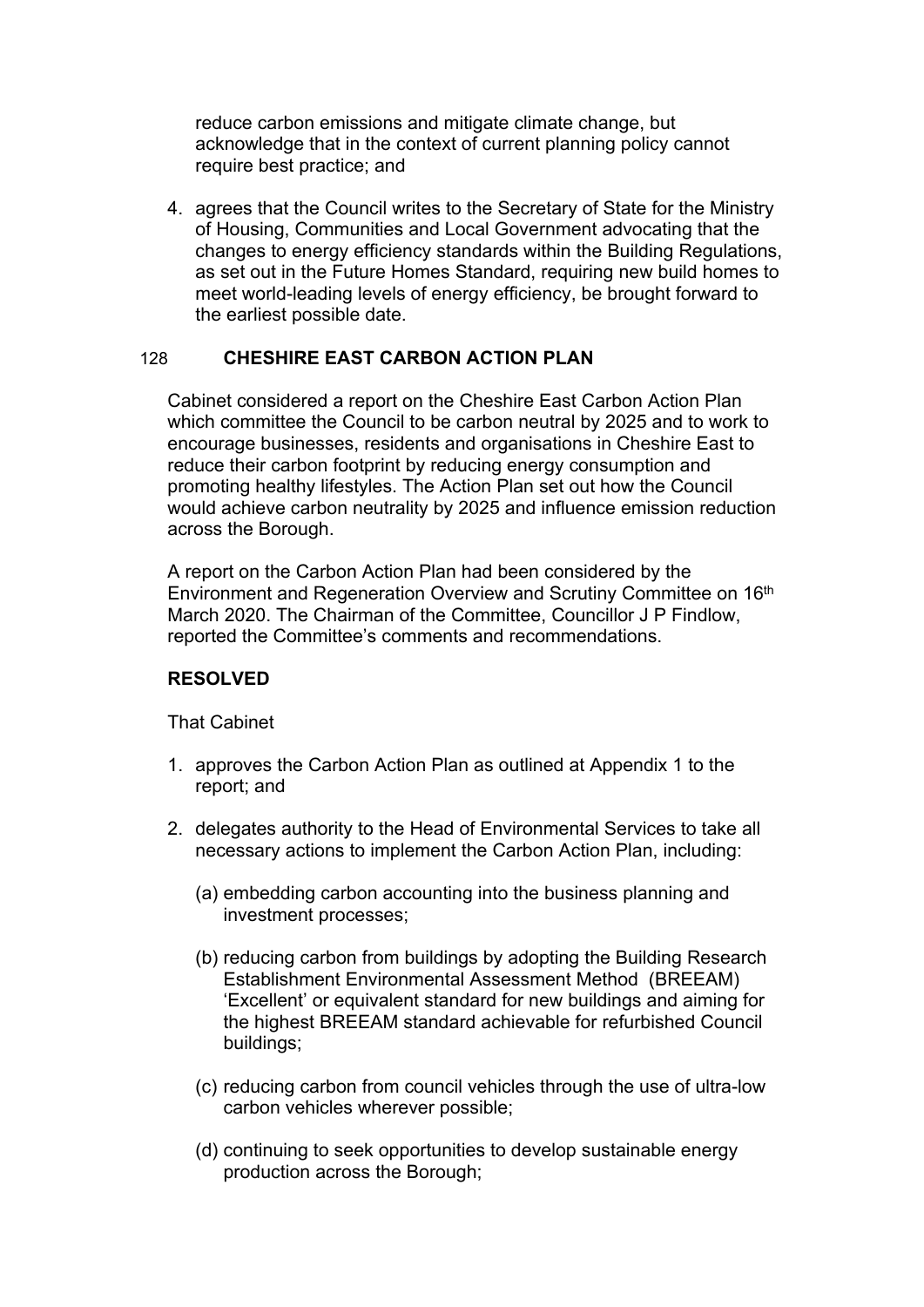- (e) focusing on environmental carbon offsetting within the borough through sequestration and reduction schemes, such as tree planting, with communities and partners from across the Borough;
- (f) seeking to become a full partner of the Northern Forest scheme and offset carbon through tree / hedgerow planting and peat moss restoration on Council owned land and farming estate; and
- (g) approving the receipt of £700,000 of external funding for the Crewe Heat Network from the Local Enterprise Partnership's Local Growth Fund, and bringing forward the associated supplemental revenue estimate in the MTFS to 2020/21.

## 129 **NORTH WEST CREWE PACKAGE - INFRASTRUCTURE AGREEMENT**

Cabinet considered a report seeking approval to enter into an infrastructure delivery agreement for the North West Crewe Package scheme.

#### **RESOLVED**

- 1. authorises the Council to enter into an Infrastructure Delivery Agreement to deliver foul and surface water drainage, landscaping and boundary treatments to serve development proposed on Local Plan Sites 4 and 5:
- 2. authorises the Council to enter into a Deed of Covenant with the benefitting land owners to secure future repayment of the total costs incurred by the Council for construction of the foul and surface water drainage, landscaping and boundary treatments;
- 3. authorises the Council to enter into Indemnity Agreements in respect of any future claims submitted pursuant to Part 1 of the Land Compensation Act 1973;
- 4. authorises the Council to grant easements through Council owned land for the land benefitting from the enabling works;
- 5. authorises the Council in its capacity as land owner to enter into any adoption agreements for the foul and surface water drainage proposals serving the proposed development areas and in connection to the proposed agreements; and
- 6. delegates power to the Head of Estates to negotiate terms for any agreements which are ancillary to the Infrastructure Delivery Agreement and to instruct the Director of Governance & Compliance to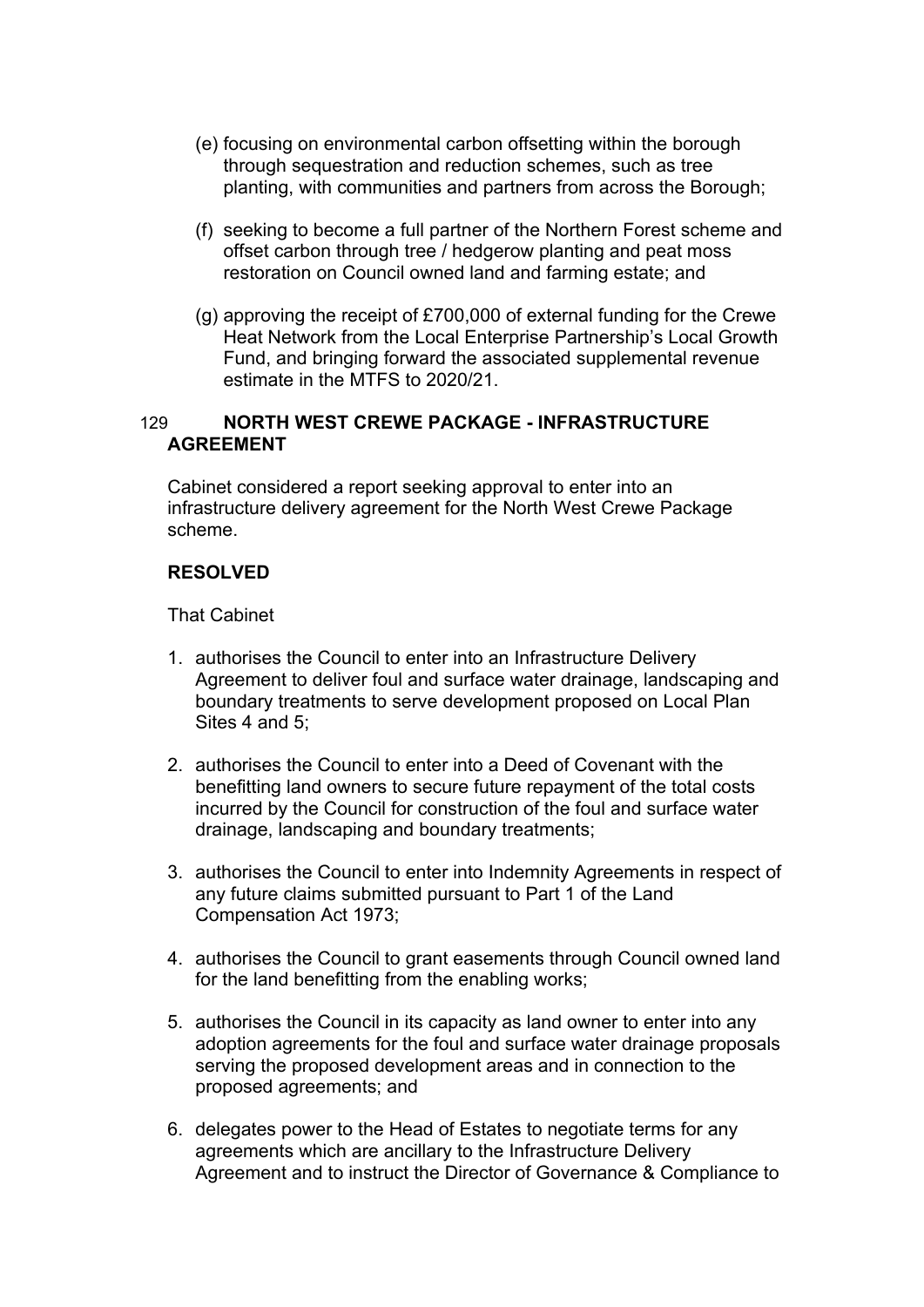draft and complete the Infrastructure Delivery Agreement and all legal agreements ancillary to the Infrastructure Delivery Agreement.

## 130 **NORTH WEST CREWE PACKAGE - APPROVAL TO AUTHORISE THE USE OF COMPULSORY PURCHASE POWERS FOR THE DELIVERY OF THE NORTH WEST CREWE PACKAGE SCHEME**

Cabinet considered a report seeking approval for the use of compulsory purchase powers for the delivery of the North West Crewe Package scheme.

# **RESOLVED**

- 1. confirms that the acquisition of the land identified on the Order Map attached to the report is necessary for highway purposes;
- 2. approves the draft Statement of Reasons and the draft Order Map (with schedules) both substantially in the form annexed to the report for the purposes of the Compulsory Purchase Order but delegates to the Director – Infrastructure and Highways in consultation with the Director of Governance & Compliance, authority to modify them as necessary;
- 3. approves the draft SRO's Plan substantially in the form annexed to the report for the purposes of the Side Roads Order and delegates to the Director – Infrastructure and Highways in consultation with the Director of Governance & Compliance, authority to modify them as necessary;
- 4. authorises the Director Infrastructure and Highways in consultation with the Director of Governance & Compliance to determine the form and contents of the Schedules ("the Schedules") necessary as part of the CPO to identify the land contained within the Order Map;
- 5. authorises the Director of Governance & Compliance to make The Cheshire East Council (North West Crewe Package) Compulsory Purchase Order 2020 ("the CPO") pursuant to Section(s) 239, 240, 246, 250 and 260 of the Highways Act 1980 and Schedule 3 to the Acquisition of Land Act 1981 for the purpose of acquiring the land and interests shown on the Order Map and described in the Schedules (or such lesser area of land should this in her opinion be appropriate) to facilitate the construction of the Scheme, and that the Common Seal of the Council be affixed to the CPO and to the Order Map;
- 6. authorises the Director of Governance & Compliance to make The Cheshire East Council (A530 Middlewich Road Classified Road) (Side Roads) Order 2020, The Cheshire East Council (B5076 Flowers Lane Classified Road) (Side Roads) Order 2020, The Cheshire East Council (B5076 Flowers Lane Classified Road Fairfield Roundabout A) (Side Roads) Order 2020 and The Cheshire East Council (B5076 Flowers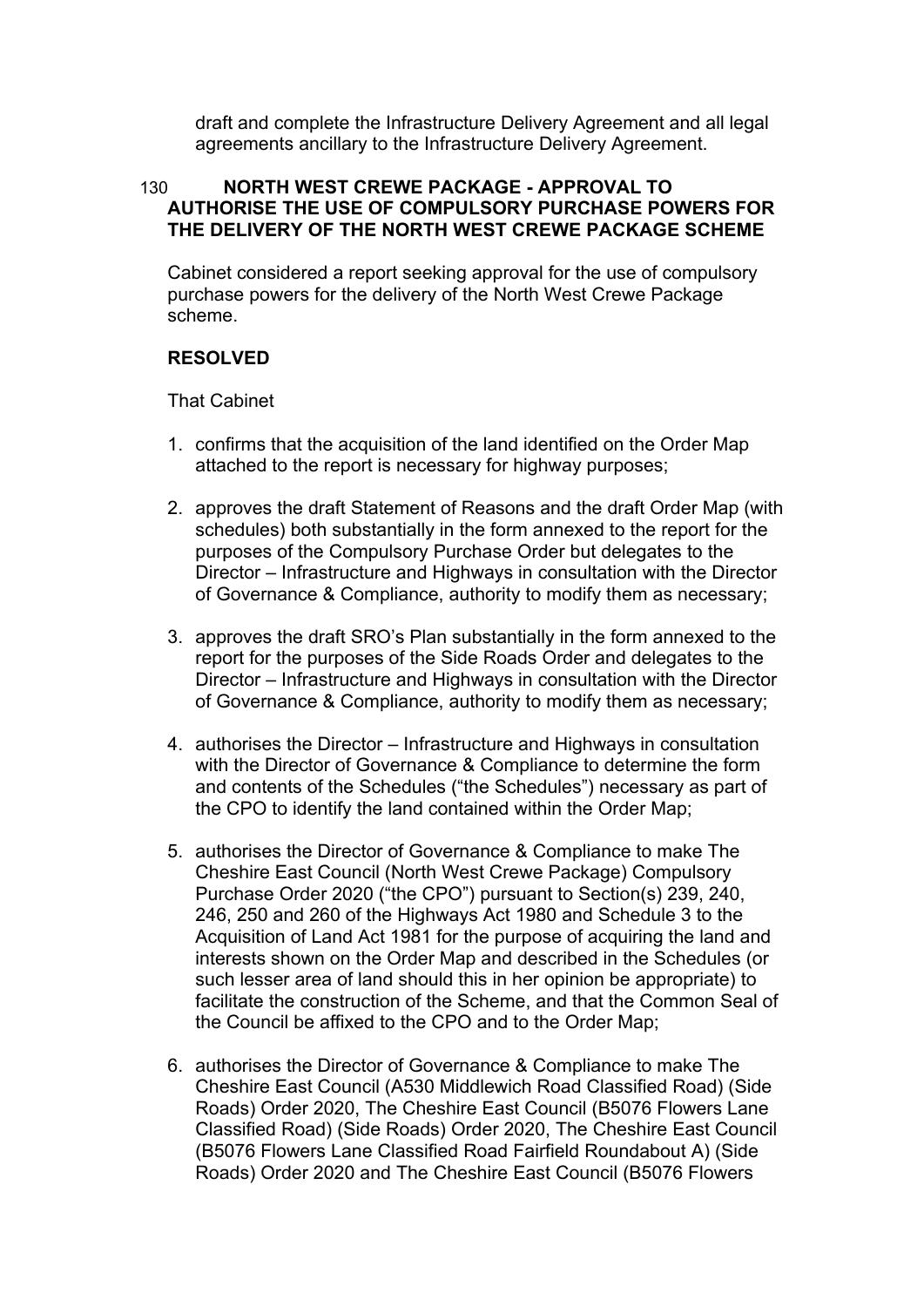Lane Classified Road Fairfield Roundabout B) (Side Roads) Order 2020, under Sections 8, 14 and 125 of the Highways Act 1980 and all other necessary powers to improve, stop up existing highways, stop up and/or amend private means of access and provide replacement private means of access, and construct lengths of new highway as required to deliver the Scheme;

- 7. authorises the Director of Governance & Compliance to advertise the making of the CPO and the SROs ("the Orders") to comply with all associated requirements in respect of personal, press and site notices, and to take all other relevant action thereon to promote the making and the confirmation of the Orders;
- 8. agrees that in the event that no objections are received to the CPO or if all objections are subsequently withdrawn, or the Director of Governance & Compliance certifies that they may be legally disregarded, to authorise the Director of Governance & Compliance to obtain the appropriate Certificate under Section 14A of the Acquisition of Land Act 1981 enabling the Council to confirm the CPO as made;
- 9. agrees that in the event that relevant objections are received to the Orders (or any of them) and are not withdrawn, or that modifications are made to the Orders, to authorise the Director of Governance & Compliance to submit the Orders to the Secretary of State with a request that it be confirmed in the required form;
- 10.agrees that in the event that any Public Inquiry is convened to consider objections to the Orders (or any of them), authorise the Director – Infrastructure and Highways in consultation with the Director of Governance & Compliance to prepare and submit such evidence as is necessary in support of the Orders including enlisting the assistance of outside consultants and Counsel to assist in the preparation and presentation of such evidence;
- 11.agrees that as soon as the Orders (or any of them) have been confirmed and become operative, the Director of Governance & Compliance is authorised to comply with all associated requirements in respect of personal and press notices and to make and give notice of a General Vesting Declaration under the Compulsory Purchase (Vesting Declarations) Act 1981 and/or Notices to Treat and Notices of Entry in respect of the land and rights to be acquired compulsorily:
- 12.delegates power to the Head of Estates to negotiate and agree terms to seek to acquire the land and rights (or extinguish the same) required for the Scheme by agreement and to instruct the Director of Governance and Compliance to negotiate and enter into all legal agreements necessary to facilitate any such agreements;
- 13.delegates power to the Head of Estates to negotiate and approve the payment of relevant and reasonable professional fees incurred by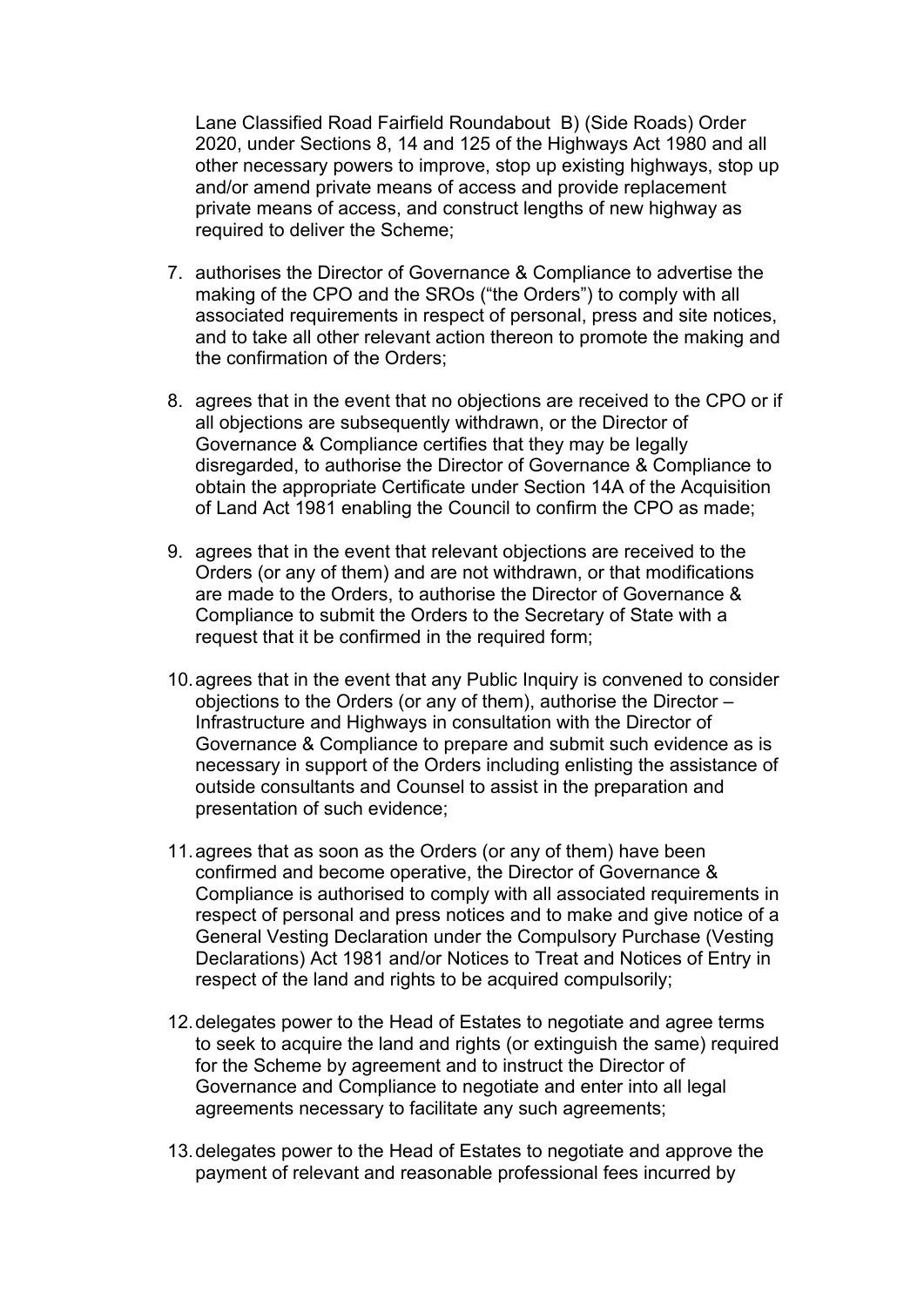landowners and others with compensatable interests in taking professional advice in connection with the acquisition of their interests required for the Scheme and to negotiate, approve and document by way of settlement or other legal agreement payment of all related compensation claims in advancing the development or implementation of the Scheme, including the settlement of any claims made pursuant to Part 1 of the Land Compensation Act 1973; and

14.agrees that in the event that any question of compensation in respect of such interests or rights is referred to the Upper Tribunal (Lands Chamber) for determination, to authorise the Director of Governance & Compliance to take all necessary steps in relation thereto including advising on the appropriate uses and compensation payable and issuing the appropriate certificates.

# 131 **A500 - APPROVAL TO PROCEED WITH COMPULSORY PURCHASE ORDER POWERS TO ACQUIRE REVISED LAND TAKE FOR THE SCHEME**

Cabinet considered a report seeking approval for the use of compulsory purchase powers for the acquisition of land and new rights required for the construction of the A500 dualling scheme.

## **RESOLVED**

- 1. authorises the making of an Order (or Orders) under Sections 239, 240, 246, 250 and 260 of the Highways Act 1980 and all other powers as appropriate for the compulsory purchase of land and rights required for the construction of the Scheme as shown on the CPO Plan (Appendix A);
- 2. authorises the making of a Side Roads Order (or Orders) under Sections 8, 14 and 125 of the Highways Act 1980 and all other necessary powers to improve, stop up existing highways, construct lengths of new highway and stop up and provide replacement private means of access as required to deliver the Scheme;
- 3. authorises the Director Infrastructure and Highways in consultation with the Director of Governance and Compliance to make any amendments necessary to the contemplated CPO and/or SRO ("the Orders") arising as a result of further design work or negotiations with landowners or affected parties or for any connected reasons in order to enable delivery of the Scheme;
- 4. authorises the Director of Infrastructure and Highways in consultation with the Director of Governance and Compliance to take all appropriate actions to secure the confirmation of the contemplated orders including: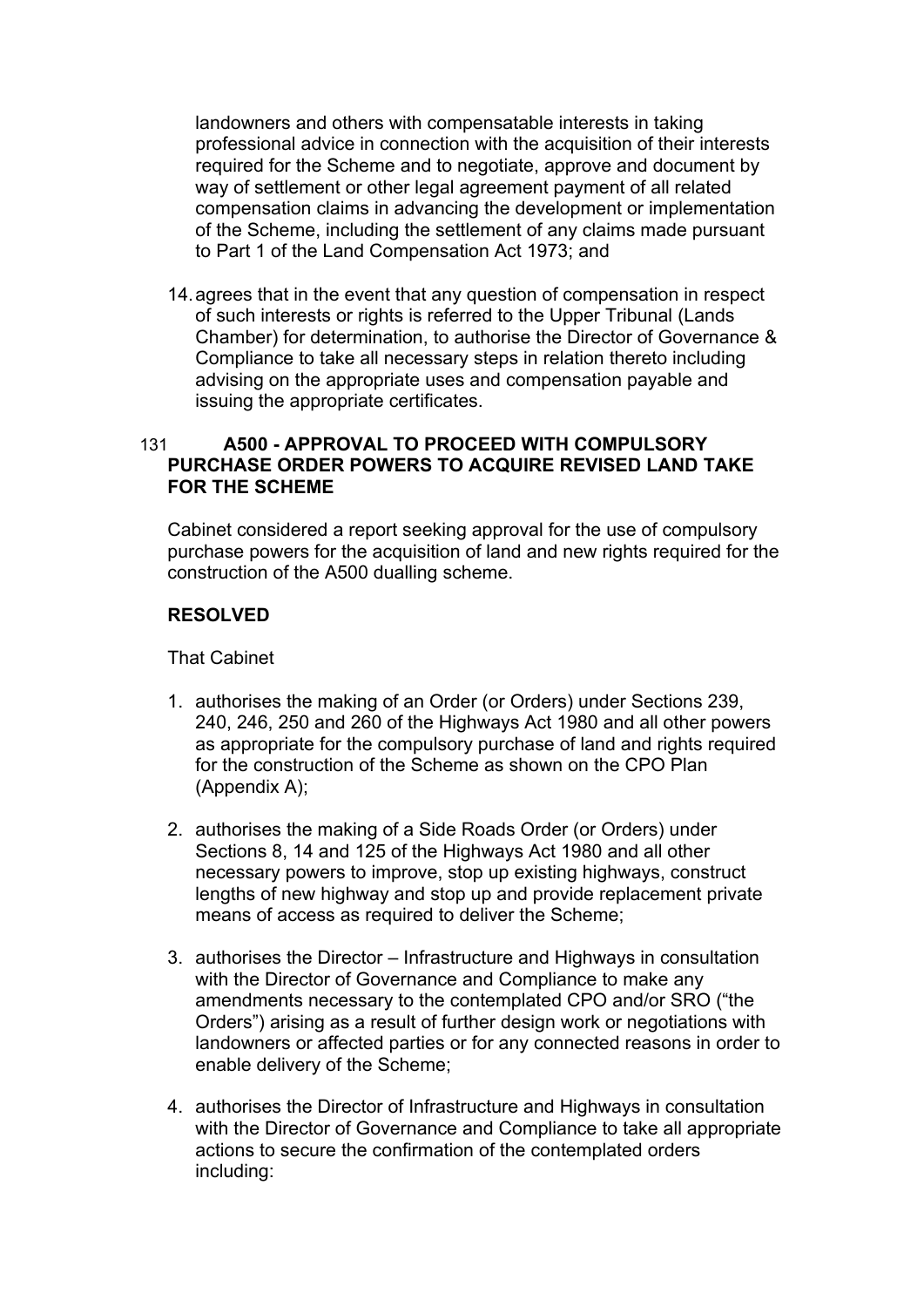- (a) authority to take all necessary action to secure the making, submission to the Secretary of State for confirmation and (if confirmed) implementation, of the Orders including the publication and service of all relevant notices and the finalisation of the Statement of Reasons and for the Director of Governance and Compliance to secure the presentation of the Council's case at any public inquiry and the subsequent service of Notices to Treat and Notices of Entry or, as the case may be the execution of General Vesting Declarations;
- (b) authority to negotiate and enter into agreements and undertakings with the owners of any interest in the required land under the Orders and any objectors to the confirmation of the Orders setting out the terms for the withdrawal of objections to the Orders including where appropriate, the inclusion in and/or exclusion from the CPO of land or new rights or the amendments of the SRO and to authorise the Director of Governance and Compliance to agree, draw up, and to sign all necessary legal documents to record such agreements and undertakings;
- (c) in the event that any question of compensation is referred to the Upper Tribunal (Lands Chamber) to authorise the Director of Governance and Compliance to take all necessary steps in connection with the conduct and, if appropriate, settlement of such proceedings; and
- (d) to authorise the Director of Governance and Compliance to appoint suitable counsel to advise and represent the Council at any Public Inquiry held in respect of the Orders and to provide legal support to the team through the process; and
- 5. authorises the Head of Estates to seek to acquire the land and rights (or extinguish the same) required for the Scheme by agreement and to instruct the Director of Governance and Compliance to negotiate and enter into the agreements necessary to complete such acquisitions; and
- 6. authorises the Head of Estates to negotiate and approve the payment of relevant and reasonable professional fees incurred by landowners and others with compensate able interests in taking professional advice in connection with the acquisition of their interests required for the scheme and related compensation claims and also in advancing the development or implementation of the Scheme.

## 132 **VULNERABLE AND OLDER PERSONS' HOUSING STRATEGY 2020-24**

Cabinet considered a report seeking approval of a revised draft Vulnerable and Older Persons' Housing Strategy for the purpose of consultation.